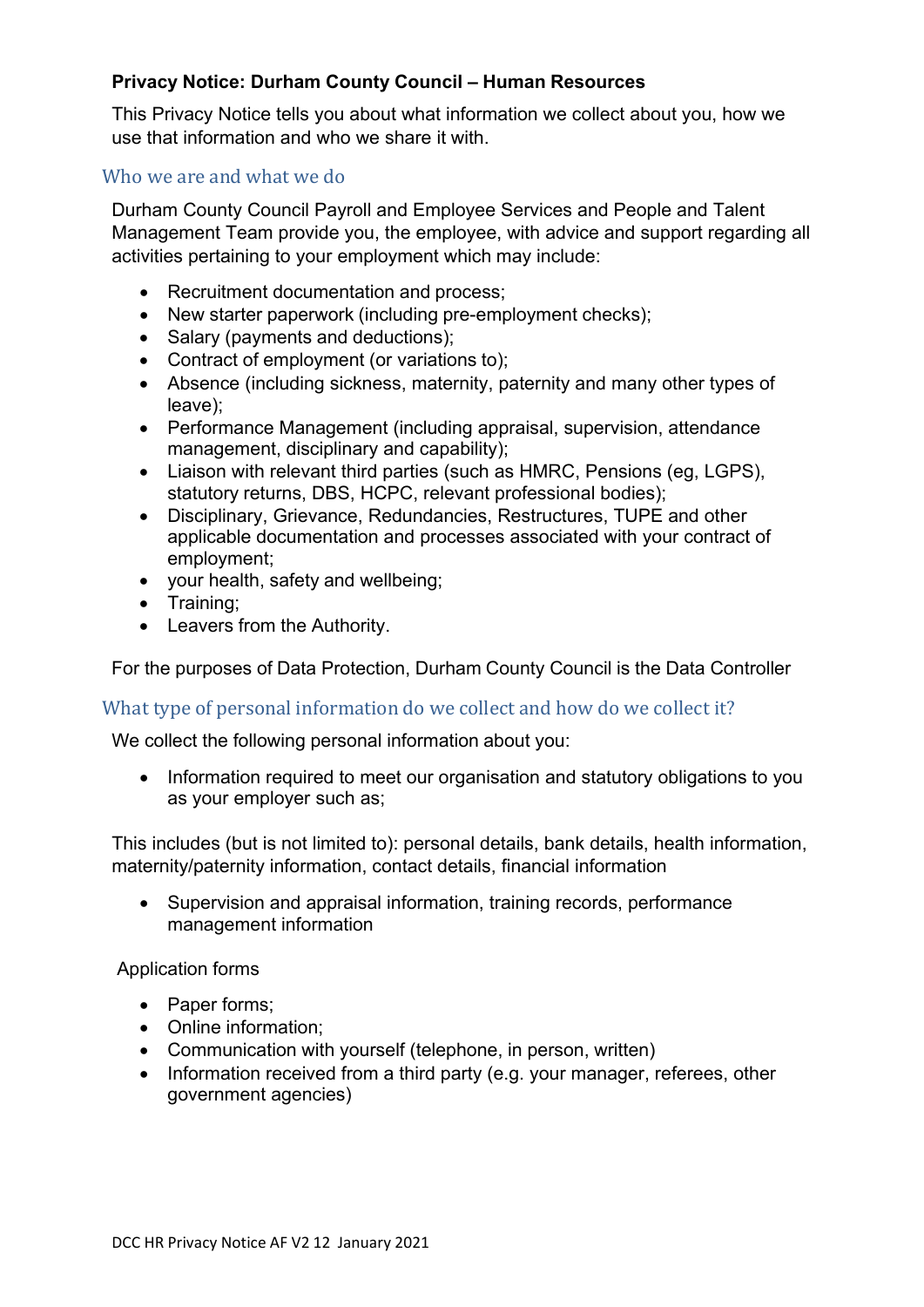# What is our lawful basis to obtain and use your personal information?

To provide the services of a Human Resources team the lawful basis for processing personal data under Article 6 are as follows:

- 1(b) processing is necessary for the performance of a contract to which the data subject is party
- 1)(c) processing is necessary for compliance with a legal obligation to which the controller is subject

### Special Category Data

When we collect special category personal information we rely on one of the following under Article 9:

• 2(b) Processing is necessary for the purposes of carrying out the obligations and exercising specific rights of the controller or of the data subject in the field of employment and social security and social protection law;

### What is your personal information used for?

The team collects and processes information about you for the following purposes:

- To provide you with our services, and to develop and improve the services;
- To deliver services and support to you;
- To ensure that the information we hold about you is kept up-to-date;
- To protect, manage and administer your contract;
- To deal with any problems or complaints that arise in relation to your contract;
- For assessment and analysis purposes to help improve the operation of our service;
- To ensure your health, safety and wellbeing as an employee and that of our service users
- To prevent, detect and prosecute fraud and other crime.

# Will your personal information be shared?

We may share your personal information where we have a statutory obligation to do so, such as for the purposes of the prevention or detection of crime, for legal proceedings, or where you have requested us to share information, such as childcare vouchers, pensions, mortgage applications etc.

Some examples of who we share information with include:-

- HMRC (Her Majesty's Revenue & Customs)
- DBS (Disclosure & Barring Service)
- Pensions schemes

If you would like confirmation of who we do share information with please contact us.

# How do we keep your information secure?

The security of your personal information is important to us. The records we keep about you are secure and are confidential within the Council. The Council have a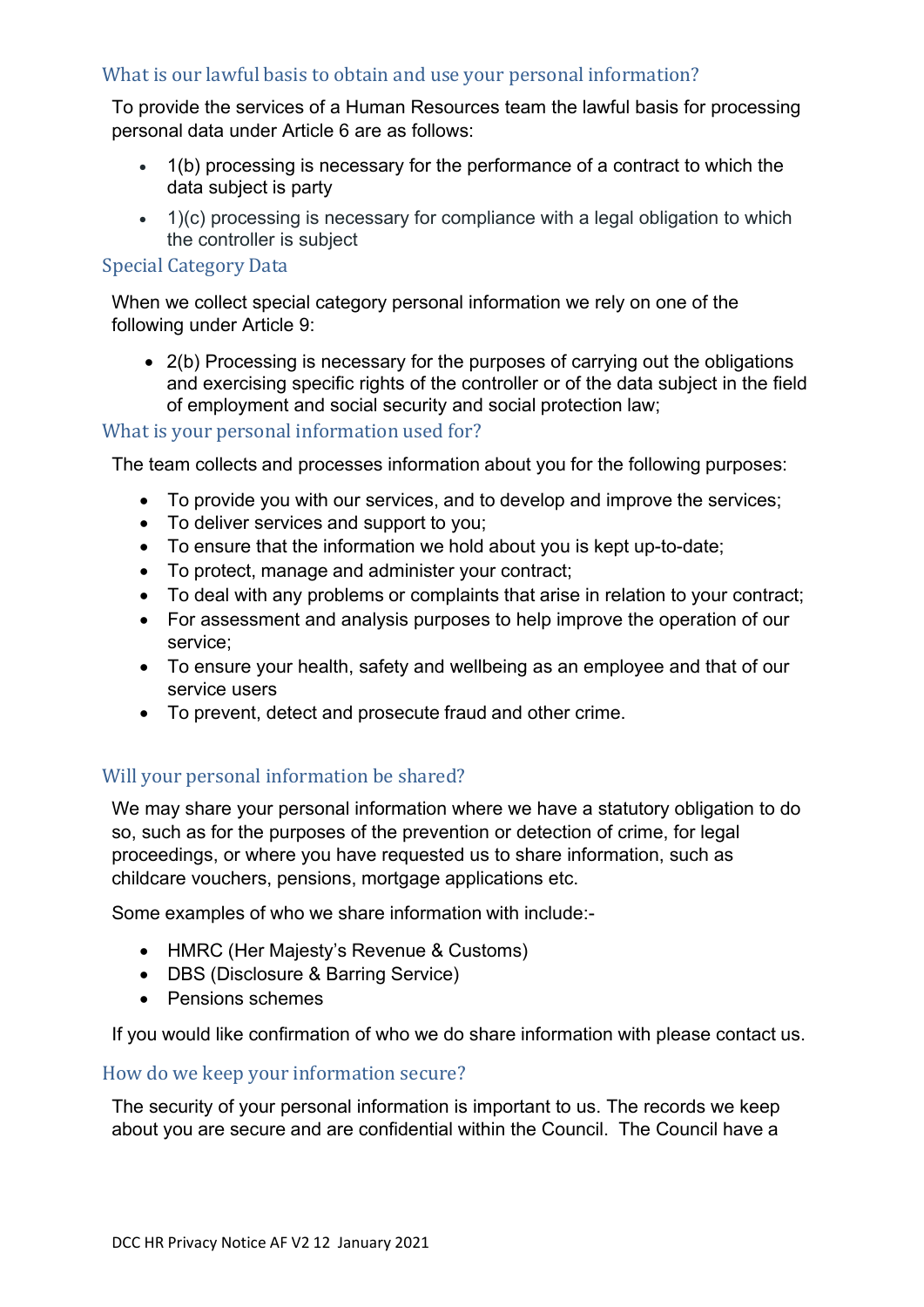range of procedures, polices and systems to ensure that access to your records are controlled appropriately.

Anyone who receives information from us is also under a legal duty to only use the information for the purposes agreed and keep the information secure and confidential.

Examples of our security include:

- Encryption, meaning that information is hidden so that it cannot be read without special knowledge (such as a password). This is done with a secret code or what's called a 'cypher'. The hidden information is said to then be 'encrypted';
- Controlling access to systems and networks allows us to stop people who are not allowed to view your personal information from getting access to it;
- Training for our staff allows us to make them aware of how to handle information and how and when to report when something goes wrong;
- Regular testing of our technology and ways of working including keeping up to date on the latest security updates (commonly called patches);

# How long will we keep your personal information?

After we deliver a service to you, we have to keep your information as a business record of what was delivered. The type of service you receive will determine how long we have to keep your information.

Our corporate retention guidelines show how long we keep information for different services. See examples below for HR records

For example

- applications for recruitment will be kept for 1 year,
- your personnel record will be maintained for 6 years after you leave employment, unless you have worked with Children in which case it will be 25 years.

#### Personal information processed outside of the UK

We do not process your personal data outside of the UK

#### **Marketing**

At no time will your information be used or passed to others for marketing or sales purposes, or for any commercial use without your express consent.

#### What are your information rights?

Your Information Rights are set out in the law. Subject to some legal exceptions, you have the right to:

- request a copy of the personal information the council holds about you
- have any inaccuracies corrected;
- have your personal data erased;